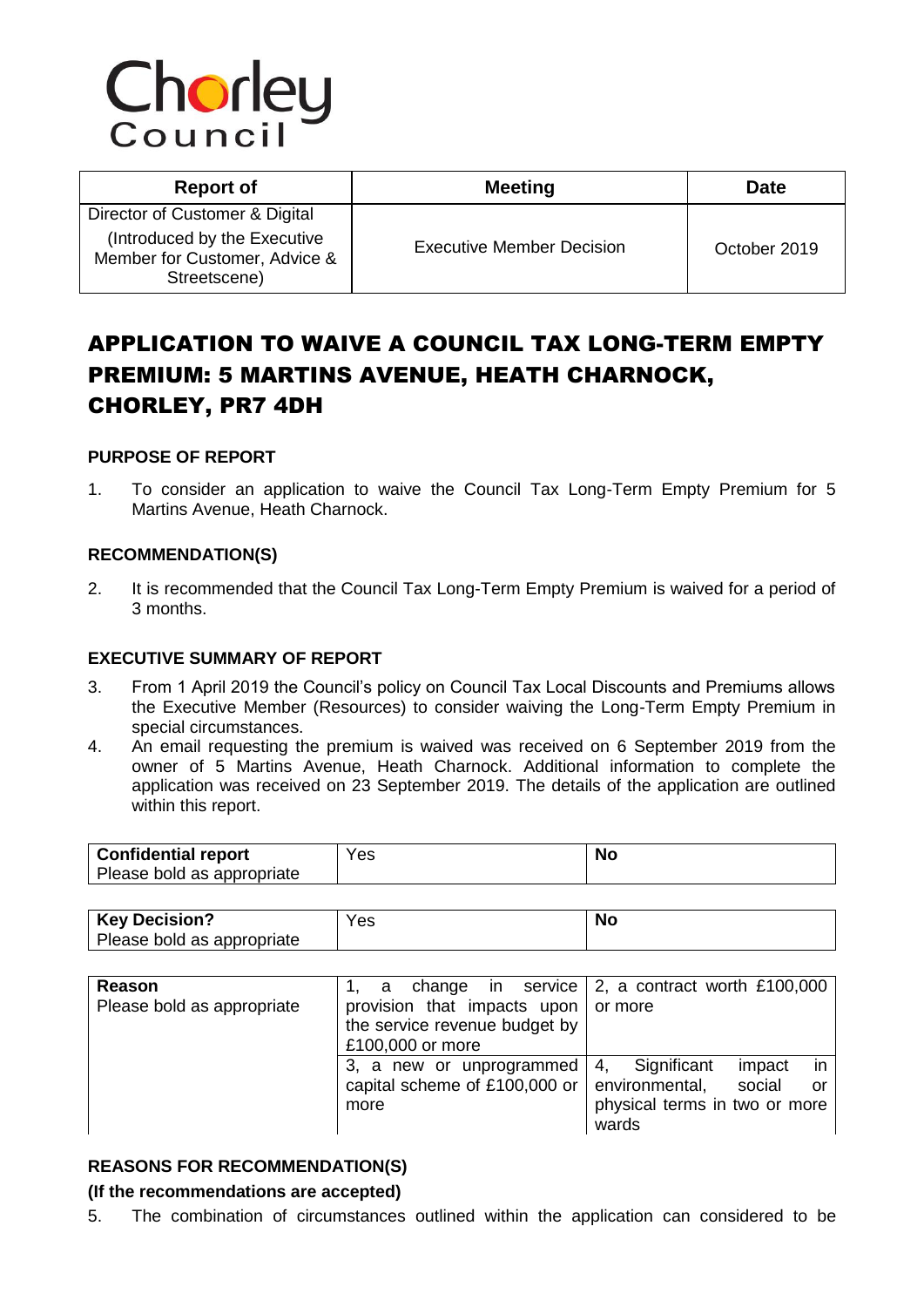special to some extent. It is there appropriate to waive the premium for a period of 3 months.

# **ALTERNATIVE OPTIONS CONSIDERED AND REJECTED**

6. To refuse the application to waive the Long-Term Empty Premium.

# **CORPORATE PRIORITIES**

7. This report relates to the following Strategic Objectives:

| Involving residents in improving their local<br>area and equality of access for all | A strong local economy                                                                        |  |
|-------------------------------------------------------------------------------------|-----------------------------------------------------------------------------------------------|--|
| Clean, safe and healthy<br>and<br>homes<br>communities                              | An ambitious council that does more<br>I to meet the needs of residents and<br>the local area |  |

### **BACKGROUND**

- 8. An amendment to the Rating (Property in Common Occupation) and Council Tax (Empty Dwellings) Bill has given local authorities powers from 1 April 2019 to charge greater Council Tax premiums on homes that have been empty and unfurnished for more than 2 years.
- 9. In January 2019 the Council's Executive Cabinet approved that from 1 April 2019 an additional premium of 100% should be charged for properties that have been unoccupied and unfurnished for more than two years. This policy change demonstrates the Council's commitment to tackling the borough's shortage of housing and demand for affordable homes by encouraging owners of long-term empty properties to bring them back into use.
- 10. It was also approved that the Council's policy on Long-Term Empty Premiums should be amended to allow the Executive Member (Resources) to consider waiving the premium in special circumstances.
- 11. Waiving a Long-Term Empty Premium is treated as a change to the Council Tax Payer's liability and at this time, other than a negligible reduction in the Council Tax collectable net debit amount, there are no financial implications on the Council.
- 12. An application to waive the premium, for a period of 'at least 12 months' from its commencement date, of 14 July 2019, was received in September 2019 from the owner of 5 Martins Avenue, Heath Charnock, please see Appendix 1.
- 13. Should a decision be made to waive the premium for this period the property owner would benefit from a 25% discount and their Council Tax liability for 2019-20 would reduce by £1185.30.
- 14. This property has been unoccupied since 9 June 2017 when the protected tenant, who's family had been in residence since 1932, passed away. The tenant's family removed the furniture from the property a few weeks later, on 14 July 2017.
- 15. The property has benefitted from the following reductions until the Council Tax Long-Term Empty Premium became payable in July 2019:

| <b>Period</b>                    | <b>Type of reduction</b>                     | <b>Amount of reduction</b> |
|----------------------------------|----------------------------------------------|----------------------------|
| 9 June 2017 to 30 July 2017      | Last occupier passed away                    | 100% exemption             |
| 31 July 2017 to 15 January 2018  | Unoccupied<br>&<br>Empty,<br>Unfurnished     | 50% Discount               |
| 16 January 2018 to 11 March 2018 | $(6-24)$<br>Empty<br>Term<br>Long<br>months) | 25% Discount               |
| 12 March 2018 to 11 March 2019   | Uninhabitable/Major<br>Empty,<br>Works       | 50% Discount               |
| 12 March 2019 to 13 July 2019    | $(6-24)$<br>Empty<br>Term<br>Long<br>months) | 25% Discount               |